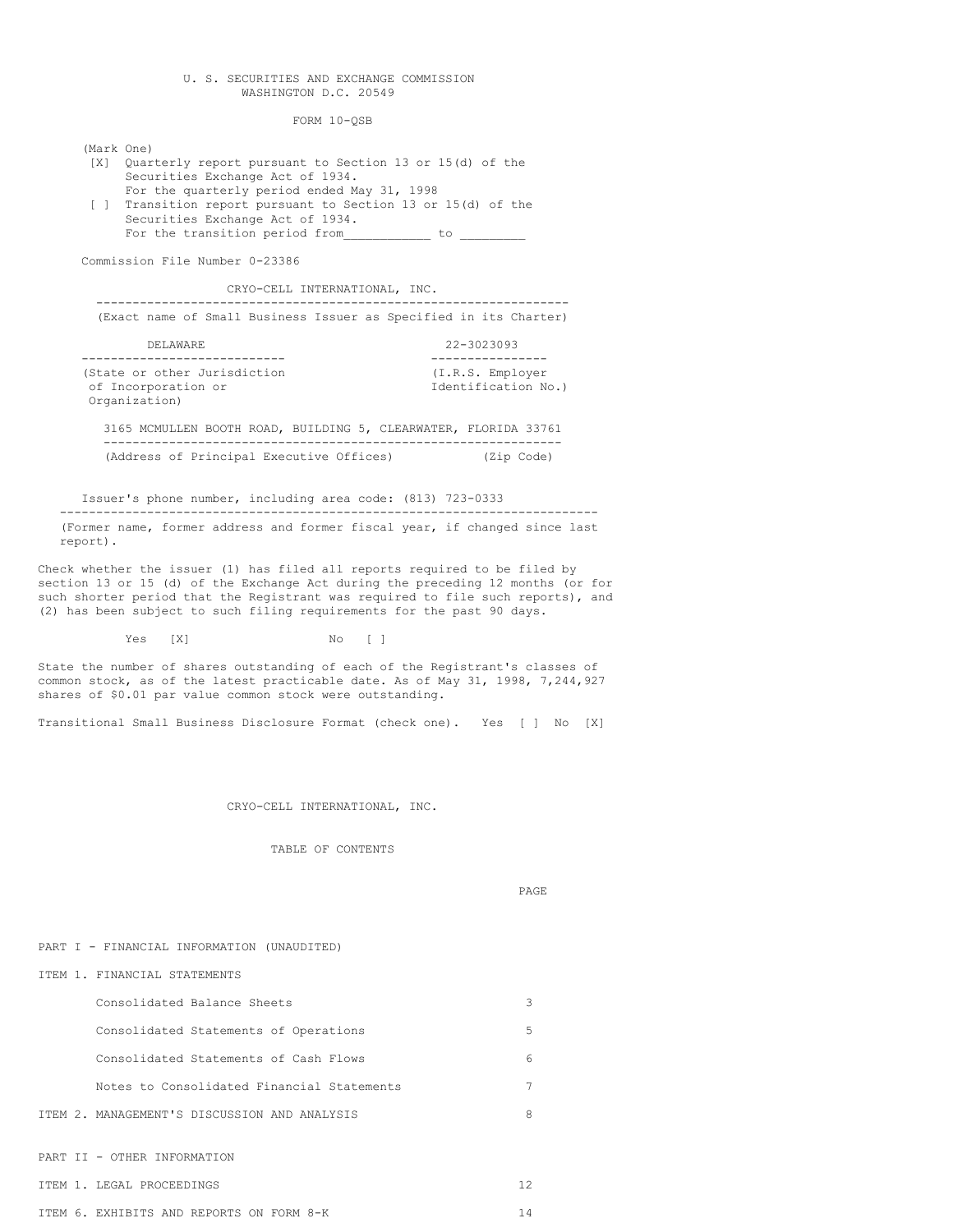# CRYO-CELL INTERNATIONAL, INC. AND SUBSIDIARIES CONSOLIDATED BALANCE SHEETS

ASSETS

|                                                                                   | MAY 31,<br>1998<br>(UNAUDITED)<br>----------- | NOVEMBER 30,<br>1997<br>----------- |
|-----------------------------------------------------------------------------------|-----------------------------------------------|-------------------------------------|
| CURRENT ASSETS                                                                    |                                               |                                     |
| Cash and cash equivalents<br>Receivables and advances (net of allowance for       | \$133,133                                     | \$814,156                           |
| doubtful accounts of \$4,338)<br>Marketable securities                            | 109,043<br>200,000                            | 62,637<br>225,000                   |
| Inventory<br>Refundable income taxes<br>Loan origination fees, net                | 651<br>18,108<br>10,678                       | $\qquad -$<br>21,338<br>44,116      |
| Prepaid expenses and other current assets                                         | 27,651<br>----------                          | 57,676<br>----------                |
| Total current assets                                                              | 499,264                                       | 1,224,923                           |
| PROPERTY AND EQUIPMENT                                                            |                                               |                                     |
| Property and equipment, net                                                       | 2,554,177<br>----------                       | 2,466,152<br>----------             |
| OTHER ASSETS                                                                      |                                               |                                     |
| Intangible assets (net of amortization of<br>\$38,037 and \$35,696, respectively) | 68,299                                        | 68,512                              |
| Deposits with vendors and others<br>Investment in unconsolidated affiliate        | 176,072<br>130,541<br>----------              | 28,788<br>191,698<br>----------     |
| Total other assets                                                                | 374,912                                       | 288,998                             |
| Total Assets                                                                      | \$3,428,353                                   | \$3,980,073                         |
|                                                                                   | ==========                                    | ==========                          |

The accompanying notes to consolidated financial statements are an integral part of these statements.

3

CRYO-CELL INTERNATIONAL, INC. AND SUBSIDIARIES CONSOLIDATED BALANCE SHEETS

# LIABILITIES AND STOCKHOLDERS' EQUITY

|                                                                       | MAY 31,<br>1998<br>(UNAUDITED) | NOVEMBER 30,<br>1997 |
|-----------------------------------------------------------------------|--------------------------------|----------------------|
|                                                                       |                                |                      |
| CURRENT LIABILITIES                                                   |                                |                      |
| Accounts payable                                                      | \$276,808                      | \$289,159            |
| Accrued expenses and withholdings                                     | 136,395                        | 104,194              |
| Short term borrowings                                                 | 550,000                        | 500,000              |
| Current portion of obligations under                                  |                                |                      |
| capital leases                                                        | 1,173                          | 2,350                |
|                                                                       |                                |                      |
| Total current liabilities                                             | 964,376                        | 895,703              |
|                                                                       |                                |                      |
| OTHER LIABILITIES                                                     |                                |                      |
| Unearned revenue and deposits<br>Obligations under capital leases-net | 52,373                         | 8,708                |
| of current portion                                                    | 5,187                          | 4,542                |
|                                                                       |                                |                      |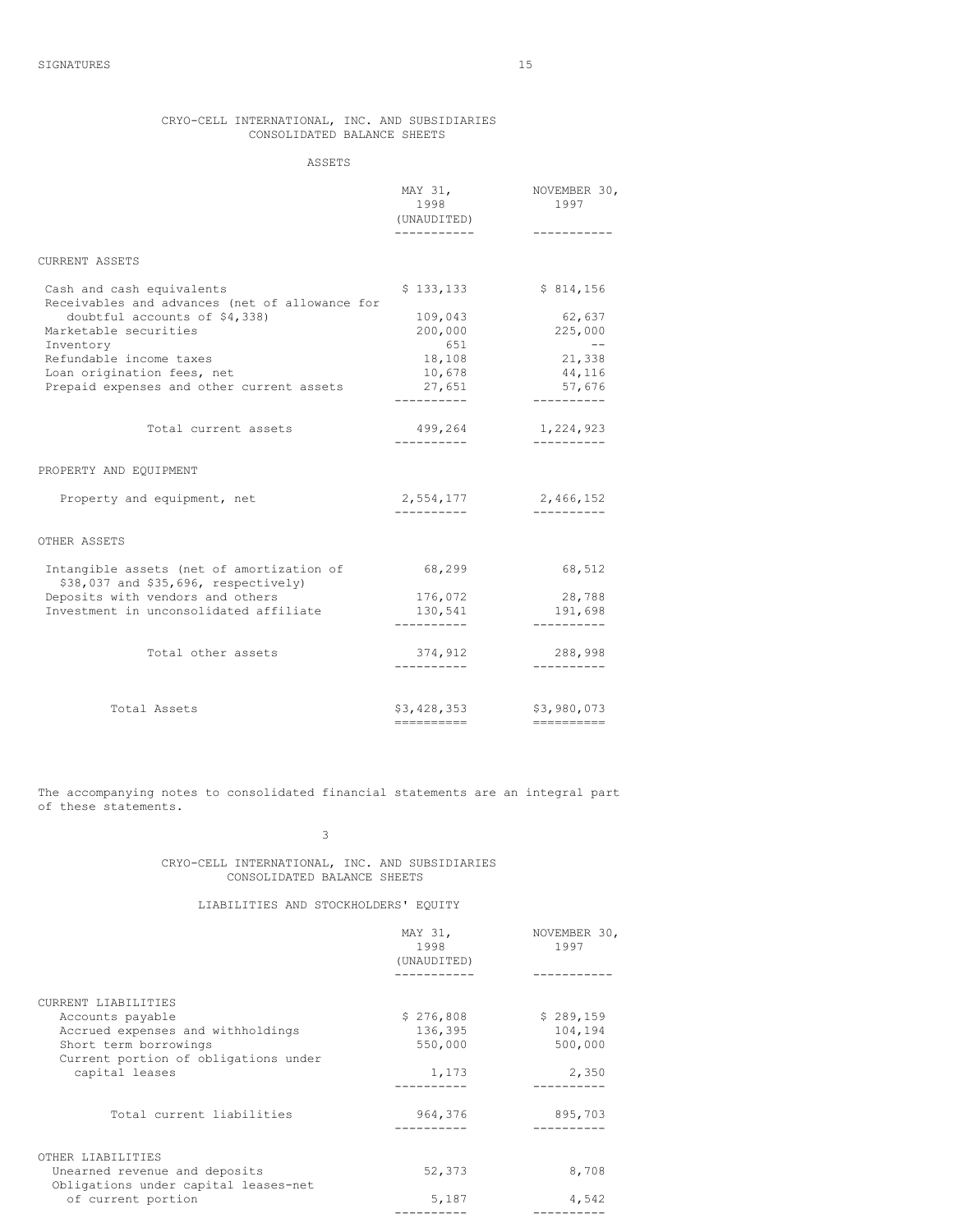| Total other liabilities                                                                                                                                                                                  | 57,560                                   | 13,250                                  |
|----------------------------------------------------------------------------------------------------------------------------------------------------------------------------------------------------------|------------------------------------------|-----------------------------------------|
|                                                                                                                                                                                                          |                                          |                                         |
| STOCKHOLDERS' EQUITY                                                                                                                                                                                     |                                          |                                         |
| Preferred stock (500,000 \$.01 par value<br>authorized; 0 issued and outstanding)<br>Common stock (15,000,000 \$.01 par value<br>common shares authorized; 7,244,927<br>at May 31, 1998 and 7,186,501 at |                                          |                                         |
| November 30, 1997 issued and outstanding)                                                                                                                                                                | 72,449                                   | 71,865                                  |
| Additional paid-in capital<br>Unrealized losses on marketable securities<br>Accumulated deficit                                                                                                          | 8,088,299<br>(200, 000)<br>(5, 554, 331) | 7,702,791<br>(175,000)<br>(4, 528, 536) |
|                                                                                                                                                                                                          |                                          |                                         |
| Total stockholders' equity                                                                                                                                                                               | 2,406,417                                | 3,071,120                               |
| TOTAL LIABILITIES AND                                                                                                                                                                                    |                                          |                                         |
| STOCKHOLDERS' EQUITY                                                                                                                                                                                     | \$3,428,353                              | \$3,980,073                             |
|                                                                                                                                                                                                          | ----------                               | ==========                              |

The accompanying notes to consolidated financial statements are an integral part of these statements.

4

CRYO-CELL INTERNATIONAL, INC. AND SUBSIDIARIES

CONSOLIDATED STATEMENTS OF OPERATIONS

<TABLE> <CAPTION>

|                                                                                                          |              | THREE MONTHS ENDED            |  | SIX MONTHS ENDED                                                      |                                 |                             |  |                         |  |  |
|----------------------------------------------------------------------------------------------------------|--------------|-------------------------------|--|-----------------------------------------------------------------------|---------------------------------|-----------------------------|--|-------------------------|--|--|
|                                                                                                          |              |                               |  |                                                                       | MAY 31, MAY 31, MAY 31, MAY 31, |                             |  |                         |  |  |
|                                                                                                          |              | 1998<br>---------             |  | 1997                                                                  |                                 | 1998                        |  | 1997                    |  |  |
| $<$ S $>$                                                                                                |              |                               |  | $\text{}\qquad \qquad \text{}\qquad \qquad \text{}\qquad \qquad$      |                                 | < <c></c>                   |  |                         |  |  |
| Revenue                                                                                                  |              | -----------                   |  | $$52,300 \t$ 5,350 \t88,475$<br>___________                           |                                 | ___________                 |  | 410,150<br>-----------  |  |  |
| COSTS AND EXPENSES:                                                                                      |              |                               |  |                                                                       |                                 |                             |  |                         |  |  |
| Cost of sales<br>Marketing, general & administrative                                                     |              | 14,454                        |  | and the company of the company of                                     |                                 | 24,483                      |  | $- -$                   |  |  |
| expenses<br>Research, development and related                                                            |              |                               |  | 519,237 409,360                                                       |                                 | 919,959 852,037             |  |                         |  |  |
| engineering                                                                                              |              |                               |  | $60,762$ $20,464$ $109,816$<br>$40,000$ $13,338$ $80,000$             |                                 |                             |  | 50, 154                 |  |  |
| Depreciation and amortization                                                                            | -----------  |                               |  | ___________                                                           |                                 | 80,000                      |  | 26,676                  |  |  |
| Total Cost and Expenses                                                                                  |              | 634,453<br>-------------      |  | 443,162 1,134,258<br>___________                                      |                                 | ___________                 |  | 928,867<br>-----------  |  |  |
| OPERATING PROFIT (LOSS)                                                                                  |              | ------------                  |  | $(582, 152)$ $(437, 812)$ $(1, 045, 783)$ $(518, 717)$<br>___________ |                                 | ___________                 |  | -----------             |  |  |
| OTHER INCOME AND (EXPENSE):<br>Interest income<br>Interest (Expense)<br>Gain on sale of unconsolidated   |              | (13, 716)                     |  | 3,409 13,803 10,108 30,734<br><b>Service Contracts</b>                |                                 | (24, 754)                   |  | $\sim$ $-$              |  |  |
| affiliate's stock                                                                                        | ------------ |                               |  | 186,479 162,250<br>___________                                        |                                 | 255,098<br>___________      |  | 162,250<br>------------ |  |  |
| Total Other Income                                                                                       |              | -----------                   |  | 176, 172 176, 053 240, 453 192, 984<br>------------                   |                                 | ___________                 |  | -----------             |  |  |
| Income (Loss) before equity in net<br>loss of unconsolidated affiliate<br>and provision for income taxes |              |                               |  | $(405, 981)$ $(261, 759)$ $(805, 330)$ $(325, 733)$                   |                                 |                             |  |                         |  |  |
| Provision for income taxes<br>Equity in net loss of unconsolidated                                       |              |                               |  | $\bigcirc$                                                            |                                 |                             |  | $- -$                   |  |  |
| affiliate                                                                                                |              | ___________                   |  | 112,298 56,284 220,392 76,332<br>------------                         |                                 | -----------                 |  | -----------             |  |  |
| NET INCOME (LOSS)                                                                                        |              | $($ \$518,279)<br>=========== |  | $(5, 318, 043)$ $(51, 025, 722)$ $(5, 402, 065)$<br>===========       |                                 | ===========                 |  | ===========             |  |  |
| NET INCOME (LOSS) PER SHARE                                                                              |              | $(S \t 0.07)$                 |  | $(5 \t 0.04)$                                                         |                                 | $(5 \t 0.14)$ $(5 \t 0.06)$ |  |                         |  |  |
|                                                                                                          | ===========  |                               |  | ===========                                                           |                                 | ===========                 |  | ===========             |  |  |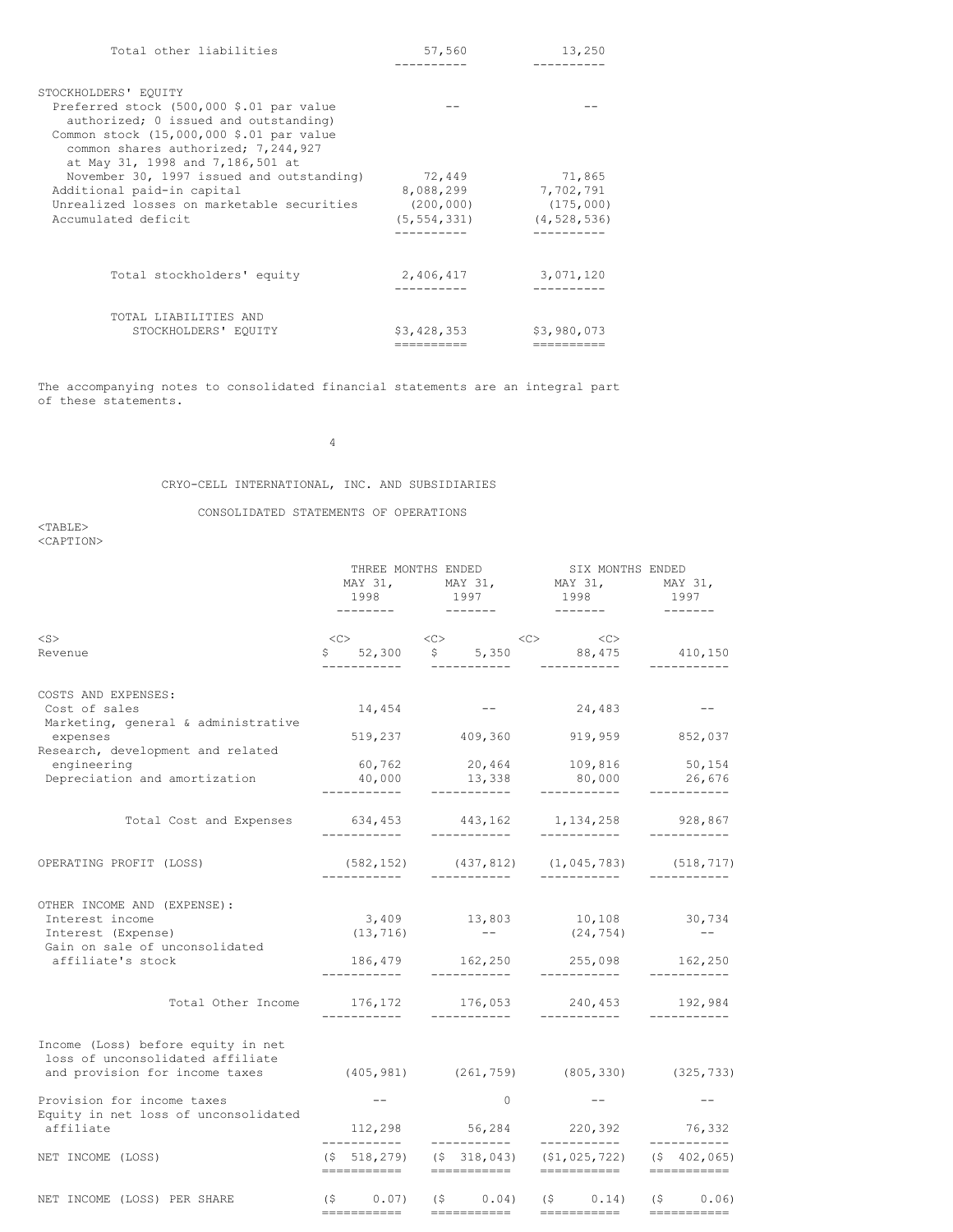=========== =========== =========== ===========

The accompanying notes to consolidated financial statements are an integral part of these statements.

5

## CRYO-CELL INTERNATIONAL, INC. AND SUBSIDIARIES

#### CONSOLIDATED STATEMENT OF CASH FLOWS

|                                                                                                  | SIX MONTHS ENDED |                                                         |  |                     |
|--------------------------------------------------------------------------------------------------|------------------|---------------------------------------------------------|--|---------------------|
|                                                                                                  |                  | MAY 31, MAY 31,<br>1998 1997<br>(UNAUDITED) (UNAUDITED) |  |                     |
| NET CASH PROVIDED BY (USED FOR) OPERATING<br>ACTIVITIES                                          | S.               | $(822, 901)$ \$ 249,058                                 |  |                     |
| NET CASH USED FOR INVESTING ACTIVITIES                                                           |                  | $(112, 589)$ $(587, 746)$                               |  |                     |
| NET CASH PROVIDED BY FINANCING ACTIVITIES:                                                       |                  | 254,467                                                 |  | 570,696<br>________ |
| INCREASE (DECREASE) IN CASH AND CASH EOUIVALENTS (681,023) 232,008<br>CASH AND CASH EQUIVALENTS: |                  |                                                         |  |                     |
| Beginning of year                                                                                |                  | 814, 156 1, 079, 531                                    |  |                     |
| End of period                                                                                    |                  | $$133,133$ $$1,311,539$<br>===========                  |  |                     |
|                                                                                                  |                  |                                                         |  | ==========          |

SUPPLEMENTAL DISCLOSURE OF CASH FLOW INFORMATION:

CASH PAID DURING THE YEAR FOR:

| Interest     | $$24,754$ \$ -- |  |
|--------------|-----------------|--|
|              |                 |  |
| Income taxes | $  S$ $-$       |  |
|              |                 |  |

The accompanying notes to consolidated financial statements are an integral part of these statements.

6

CRYO-CELL INTERNATIONAL, INC. NOTES TO CONSOLIDATED FINANCIAL STATEMENTS MAY 31, 1998 (UNAUDITED)

### NOTE 1 - FINANCIAL STATEMENTS

The Consolidated Financial Statements including the Consolidated Balance Sheet as of May 31, 1998, Consolidated Statements of Operations for the six months ended May 31, 1998 and Consolidated Statement of Cash Flows for the six months ended May 31, 1998 have been prepared by the Company, without audit. In the opinion of Management, all adjustments (which include only normal recurring adjustments) necessary to present fairly the financial position, results of operations and changes in cash flows at May 31, 1998 and for all periods presented have been made.

Certain information and footnote disclosures normally included in consolidated financial statements prepared in accordance with generally accepted accounting principles have been condensed or omitted. It is suggested that these condensed financial statements be read in conjunction with the financial statements and notes thereto included in the Company's November 30, 1997 Annual Report on Form 10-KSB.

NOTE 2 - INVESTMENT EQUITY IN UNCONSOLIDATED AFFILIATE , SALE OF STOCK

In April 1998, the Company received \$186,607 from the sale of 68,000 shares of Net/Tech International, Inc. common stock. This sale brought the Company's remaining holdings of Net/Tech stock to 1,797,711 shares. Under the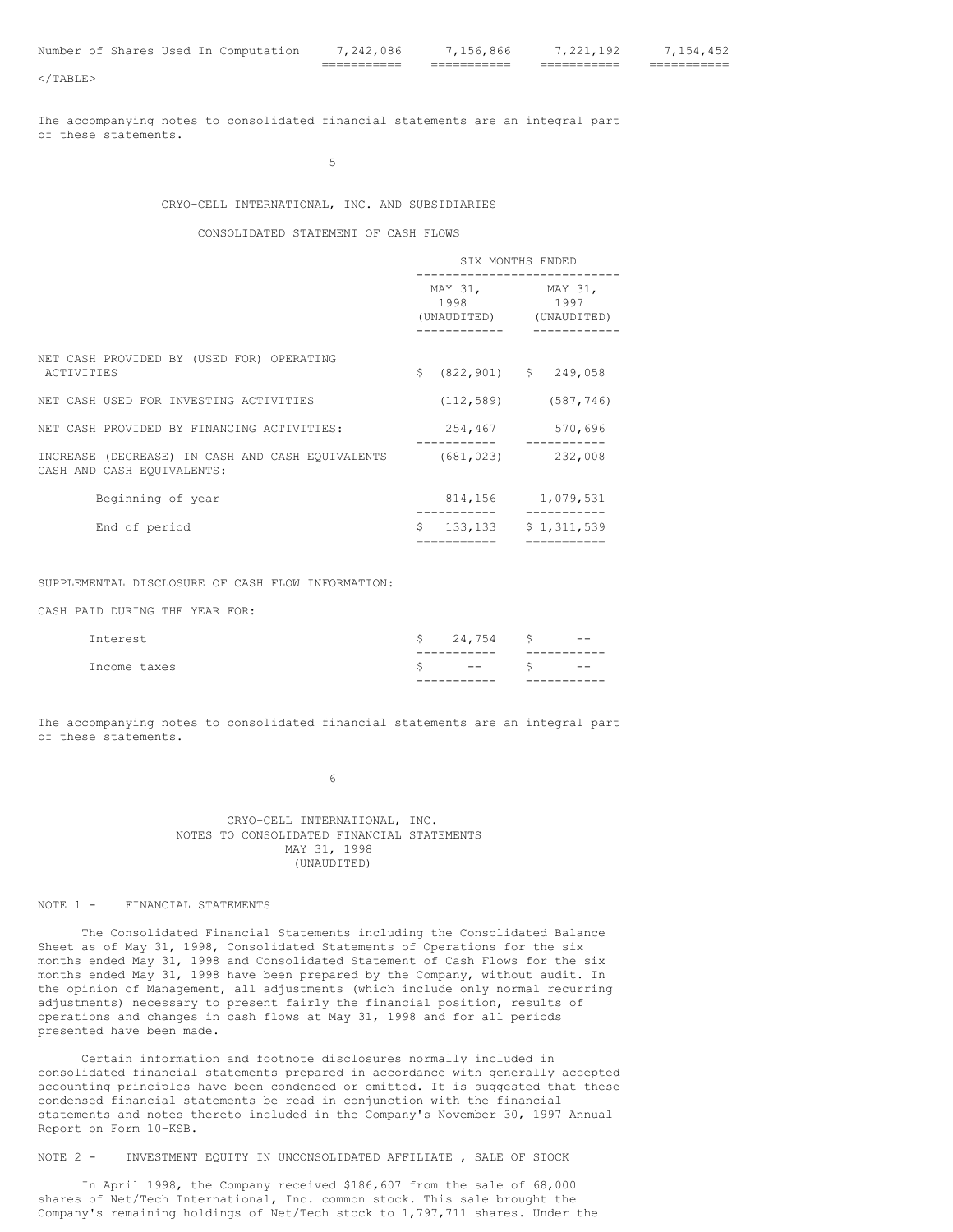equity method of accounting, these shares are valued on CRYO-CELL's balance sheet at \$130,541 as of May 31, 1998. If these same shares were valued at the closing market price of Net/Tech's stock on May 31, 1998, the market capitalization of CRYO-CELL's holdings would be \$5,056,062.

# NOTE 3 - LINE OF CREDIT

In August 1997, the Company entered into a one year line of credit agreement with NationsBank, N.A. ("the Bank") whereby the Bank will lend up to \$1,000,000. As part of the agreement, the Bank received a \$10,000 commitment fee and collateral of 250,000 shares of Net/Tech International, Inc. common stock owned by the Company and a pledge of 350,000 shares of the Company stock owned by a group of the Company's shareholders. At May 31, 1998 direct borrowings under this agreement were \$550,000. Terms of the loan require interest to be paid monthly at the Bank's prime lending rate plus 1%. The agreement expires on July 31, 1998 at which time the Company will refinance the loan. The agreement contains several covenants relating to working capital and net worth which the Company is not in compliance with as of May 31, 1998 thus allowing the Bank to ask for current repayment. The fair market value of the collateral as of May 31, 1998, was in excess of \$1,500,000. As the value of the collateral decreased because of the stock prices, it has been insufficient to meet the margin call. The Company has agreed, if necessary, to increase collateral or we stand ready to liquidate some of our equity in our affiliate companies to repay the loan. Should this occur and the Company's holdings in Net/Tech fall below 20%, it will be able to substantially increase the value of its equity holdings on its balance sheet.

7

## CRYO-CELL INTERNATIONAL, INC. NOTES TO CONSOLIDATED FINANCIAL STATEMENTS MAY 31, 1998 (UNAUDITED)

#### NOTE 4 - COMMITMENTS AND CONTINGENCIES

In December 1997, the Company entered into a marketing agreement with Lamaze Publishing Company to sponsor in conjunction with other well known companies the Lamaze tutorial tape and a full page advertisement in the Lamaze Parents Magazine at a cost of \$175,000. The tutorial tape sponsorship includes a 2.5 minute segment on the Company's cord blood program. As of May 31, 1998, the Company paid \$155,000 of this agreement and is recognizing this as a deposit on the balance sheet. In April 1998, the distribution of the Lamaze tutorial tape and the Lamaze Parents Magazine commenced. The deposit is being prorated over the term of the contract and expensed accordingly.

In March 1998, the Company entered into a marketing agreement with Lamaze Publishing Company to sponsor the Revista Lamaze Onsert Program at a cost of \$36,800. Pursuant to the agreement, the Company's Spanish brochures will be hand delivered to approximately 925,000 Hispanic "mothers-to-be" over the next two years. As of May 31, 1998, the Company paid \$5,000 of this agreement and is recognizing this as a deposit on the balance sheet.

#### ITEM 2. MANAGEMENT'S DISCUSSION AND ANALYSIS OR PLAN OF OPERATION.

CRYO-CELL International, Inc., is a Delaware Corporation, incorporated in 1989, is engaged in cryogenic storage and the design and development of storage devices for use in its cellular storage programs. During the period since its inception, the Company's activities have principally involved the design and development of its cellular storage unit ("CCEL Cellular Storage Unit") and in securing patents on the same. While the Company's patented cellular storage unit is capable of multi-faceted storage, the company has targeted the cryopreservation of umbilical cord blood stem cells as its initial entry into the cellular storage market.

The Company's technology involves patented, multi-faceted cellular storage units. The Company believes its technology provides an improved method for storing human cells, such as cord blood, tumor tissue, sperm and other cells in liquid nitrogen and/or liquid nitrogen vapor.

The unit is currently assembled by an independent manufacturer utilizing the Company's patented design. The Company has been advised by Underwriters Laboratories ("U/L") that we have passed all required inspections and the unit is now U/L listed. In order to affix the U/L label to all units that are deployed in the future, they must contain the same parts, operating capabilities and features as in the tested CCEL II model.

A key factor of the Company's business strategy is its LifespanSM Cellular Storage Program. This program establishes a network of LifespanSM Centers through partnerships with hospitals and medical centers. Recently, the Company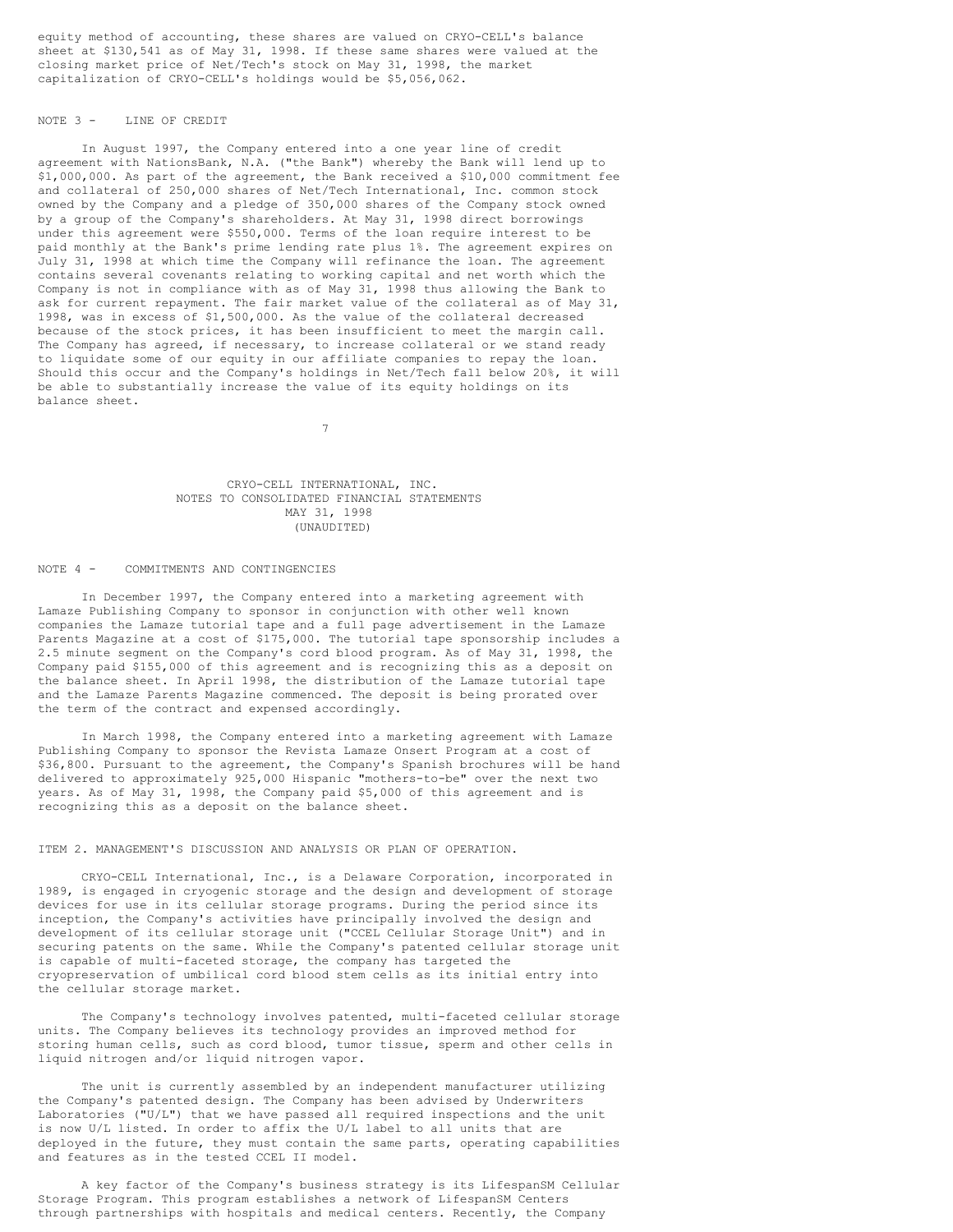has succeeded in combining the LifespanSM Cellular Storage Program with its Revenue Sharing Program. The combined programs entitle the partnering hospital or medical center to receive an additional portion of their LifespanSM center's annual storage revenue.

Tenet HealthSystem Hospitals, Inc., the second largest proprietary hospital system in the U.S. which operates over 120 hospitals, has contracted to participate as a LifespanSM Center and Single-Unit Revenue Sharing Partner. Tenet is expanding its lab facilities to implement the CRYO-CELL LifespanSM Program. The first facility is expected to be opened for processing in the third quarter of fiscal, 1998 at Tenet's St. Vincent Hospital in Worcester, Massachusetts.

8

In June 1998, the Company signed an agreement with Women & Infants Hospital of Rhode Island for the establishment of a commercial placental/umbilical cord blood bank at their Providence, Rhode Island medical facility. Women & Infants Hospital will be offering its stem cell banking services to parents of approximately 9,000 babies who are born each year at this facility.

The Company's strategic plan is to develop an international cellular banking network based on its patented technologies. The Company is focusing on building alliances through its LifespanSM Program as well as its Revenue Sharing Program with university/medical centers and other organizations in the United States and overseas.

The Company gains significant marketing support from each partnered hospital or medical center as they educate their patients on the potential life-saving benefits of umbilical cord blood stem cell storage. Since the hospital or medical center, under the Revenue Sharing Program, has now invested its own funds in the program, the Company believes this combined effort has the potential to accelerate the storage of cellular specimens.

The following is a discussion and analysis of the financial condition and results of operations of the Company for the quarter May 31, 1998 as compared to the same period of the prior year.

### GENERAL

In addition to initiating its LifespanSM Cellular Storage Program, the Company has entered into an agreement with the Lamaze Publishing Company to sponsor the Lamaze tutorial tape, "You and Your Baby". The agreement calls for Lamaze to show the videotape to nearly two million women in their third trimester of pregnancy. Over 90% of first time mothers and 45% of the pre-natal market avail themselves of the Lamaze Institute for Family Education proven instruction program. The tutorial tape, which will be distributed by over 10,000 instructors, will discuss the importance of cord blood storage and refer viewers to the full page ad the company has placed in the Lamaze Parents Magazine, which will be distributed to 2.4 million expectant mothers. The Company has also committed to a second Lamaze program which will now bring the total coverage to 3.6 million expectant mothers for the tutorial tape and 4.8 million expectant mothers for the Lamaze Parents Magazine over a two year period. In addition, the Company has signed a two year commitment with Revista Lamaze para Padres Special Delivery Magazine Onsert Program to reach nearly one million Hispanic mothers-to-be with a hand delivered Spanish translation of the CRYO-CELL brochure. The Company feels this is an extremely important marketing campaign because it is known that ethnic minorities are generally underrepresented in the National Marrow Donor Registry. The Company has exclusivity in the cord blood storage field and first right of refusal for renewal of the agreement.

In May 1998, the Company entered into two agreements with third parties whereby CRYO-CELL is contracted to process and cryogenically store cord blood and other specimens. The terms of both agreements are confidential. However, the Company believes that both the agreements have the potential to provide increased volume without compromising the Company's pricing structure.

In June 1998, the Company entered into an agreement with International Broadcast Corporation (IBC). IBC is responsible for the production of a one-half hour infomercial relating to CRYO-CELL's U-Cord(TM) stem cell processing and storage activities. The infomercial is expected to be completed within sixty days and to be shown on television to approximately 50 million people.

In June 1998, the Company was granted a license to operate in the State of New York. The New York Department of Health has approved the Company's application to operate as a comprehensive tissue procurement service, processing and storage facility. This license allows the Company to offer its cord blood stem cell banking services to the residents of New York, which represents a new market in excess of 270,000 annual births.

9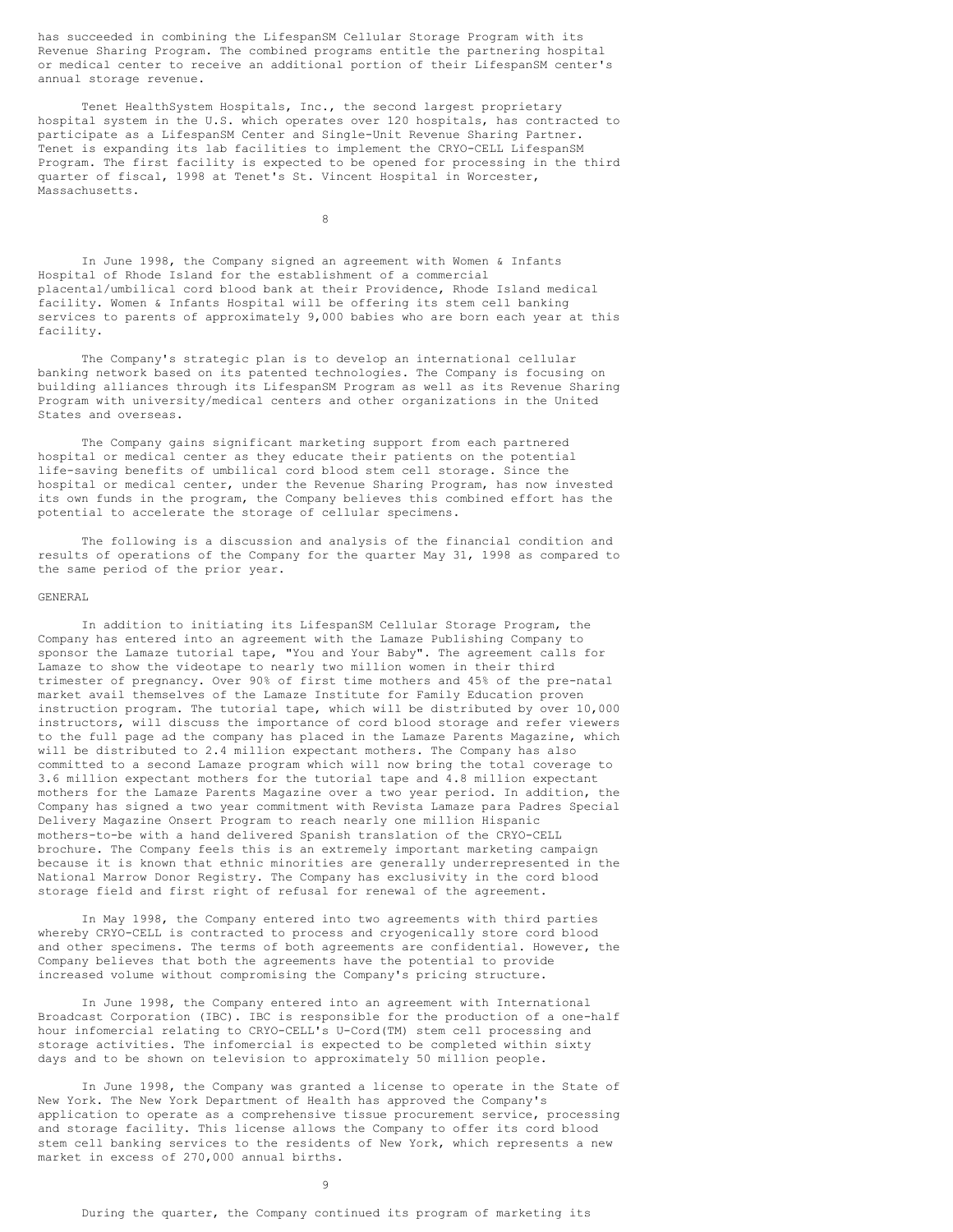#### INVESTMENT IN UNCONSOLIDATED AFFILIATE

CRYO-CELL owned 26% of Net/Tech International, Inc., at quarter end (See Note 2 of the Notes to Consolidated Financial Statements for CRYO-CELL holdings). Net/Tech International, Inc.'s premier product is the patented Hygiene GuardTM Hand Washing Monitoring System. The Hygiene GuardTM is an innovative, potentially life saving technology used to monitor employee hand washing at any hand washing station. The system can be utilized in the food service, food processing, health care and child care industries as well as any environment where hygiene and control of the spread of infectious disease is a priority.

Net/Tech has received positive feed back from both the Tropicana and KFC beta test sites, which have resulted in Tropicana and KFC agreements to purchase the Hygiene GuardTM System in its field locations. Tropicana has agreed to purchase an expanded Hygiene GuardTM System, which would monitor an additional 18 sinks, 4 restrooms and approximately 60 employees. JRN Chicken one of KFC's largest franchise owners has agreed to expand the Hygiene GuardTM "Clean Hands Program" into 4 stores one in each one of JRN Chicken's regional locations.

The Tutor Time Child Care Center beta test location was sold prior to completion of the beta test. While results were positive, new ownership did not continue the Hygiene GuardTM testing or purchase the system. Beta test sites are still ongoing at William Beaumont Army Medical Center and a Nestle Food Manufacturing Plant

As a result of Net/Tech's purchase in November 1997, of Hospitality Marketing & Purchasing Corporation (HMP) and the appointment of Ronald J. Heagle as President and Chief Operating Officer, the Company has expanded its plans and vision to become a complete health and food safety solutions company. The Company now plans to offer a variety of health and food safety products and services in addition to the proprietary Hygiene GuardTM technology.

In January 1998, Net/Tech was chosen by Pilgrim Products, Inc. as master distributor for the Food Fresh(TM) line of products. Pilgrim Products, based in Meriden, Connecticut, manufactures food safety products. Under the terms of the agreement, all Food Fresh, or similar products, manufactured by Pilgrim, will be distributed through Net/Tech. As the sole distributor for this food safety product, Net/Tech's new target market will encompass 800,000 walk-in coolers and over 1.5 million reach-in coolers in the U.S. food service industry alone.

In March 1998, Net/Tech was appointed as exclusive master distributor of the HyGenius(TM) Hand Washing Verification System manufactured by Compliance Control, Inc. As part of the exclusive arrangement, Net/Tech will take over marketing to all existing national accounts. The HyGenius(TM) System works with any existing hand sink in nursing homes, daycare and restaurants where hand washing is critical in preventing the spread of illness and infection. The system guides users through a controlled hand washing process including soaping, lathering and rinsing for a designated amount of time as required under FDA retail Food Code. Additionally, the HyGenius(TM) verifies proper and frequent washing and provides feedback on individual compliance with automatic "management-ready" reporting. Among those currently using the HyGenius(TM) system are some of the largest names in the quick service restaurant industry as well as Marriott Hotels, Senior Living and food service operations.

In May 1998, Net/Tech announced test results which confirmed that the hands of the employees using the Hygiene GuardTM "Clean Hands Program" were 8.21 times cleaner than those who were not using the system. Cleanliness was measured by the aerobic bacteria count on the hands of food service workers as was confirmed by independent laboratories. The test conducted by Prepchek Food Safety Consultants included hand samples from 350 workers at 55 locations.

10

In June 1998, Net/Tech began production manufacturing of two series of its Hygiene GuardTM product line.

Net/Tech intends to offer the hospitality and health care industries the most innovative and affordable hand wash monitoring and hand washing systems in the marketplace. The Company is also developing a food and health safety reference guide and catalog, which will offer approximately 50 to 75 health and food safety products and services. The Company is currently negotiating with manufacturers to distribute these products in the Net/Tech catalog. Net/Tech's strategy is to become the leading provider for health and food safety solutions

The Company carries its investment in Net/Tech under the Equity Method in accordance with generally accepted accounting principles. Under the equity method of accounting, these shares are valued on CRYO-CELL's balance sheet at \$130,541 as of May 31, 1998. If these same shares were valued at the closing market price of Net/Tech's stock on May 31, 1998, the market capitalization of CRYO-CELL's holdings would be \$5,056,062. Since the end of fiscal 1995, the Company has systematically reduced its holdings in Net/Tech from 42% to the current level of 26%. When the Company's holdings of Net/Tech are less than 20%,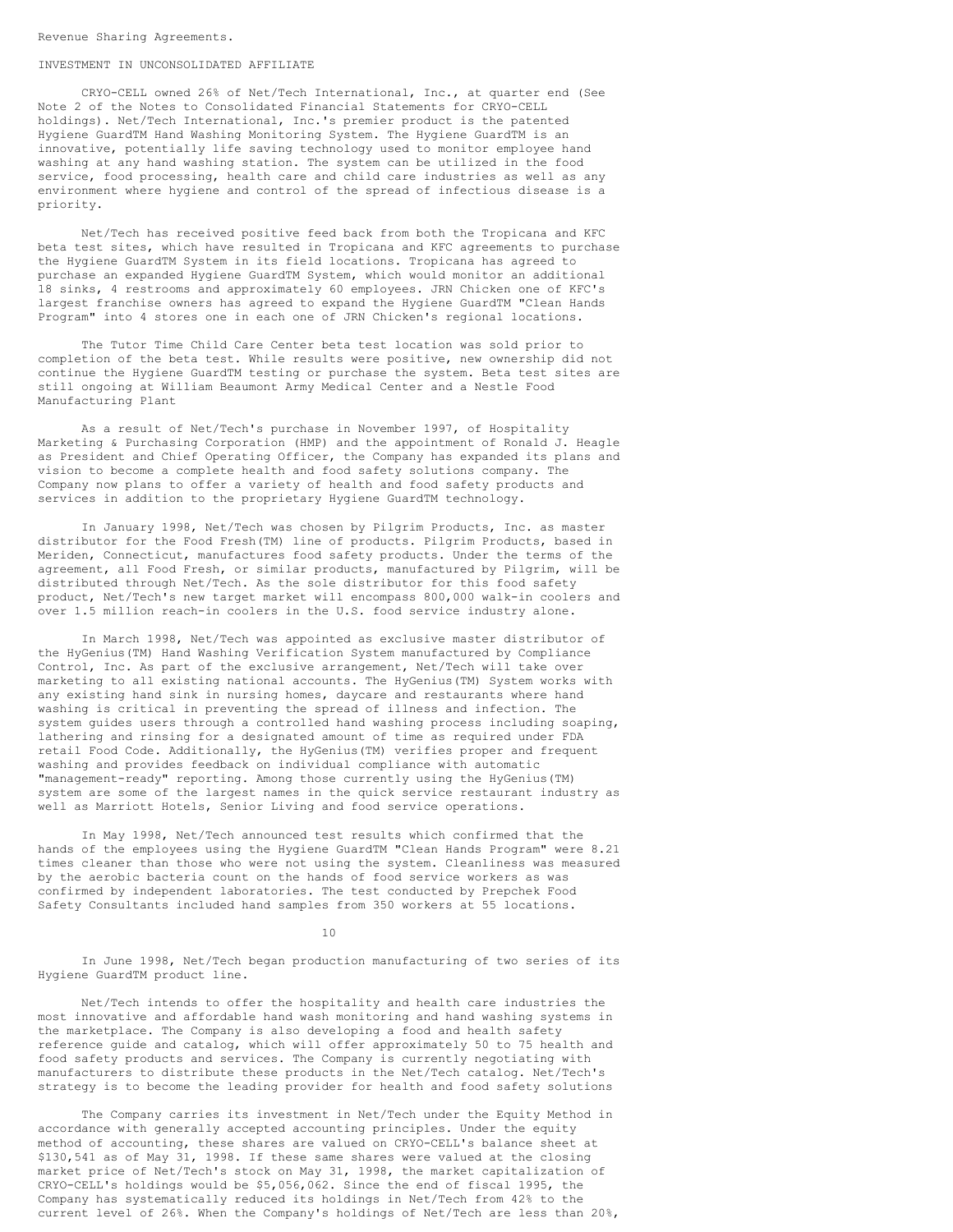they would be valued at fair market value in accordance with generally accepted accounting principles.

#### MANAGEMENT

In February 1998, Gerald F. Maass joined the Company as Executive Vice President and General Manager. Mr. Maass resigned from a 10 year tenure with Johnson & Johnson (Critikon) where he served as International Director of Marketing. Mr. Maass' international contacts will be invaluable in the development of strategic alliances for the Company's proprietary technology in foreign markets. Along with extensive marketing experience, Mr. Maass also brings to CRYO-CELL experience in general management and the medical technology field.

#### RESULTS OF OPERATIONS

REVENUES. Revenues for the six months ended May 31, 1998 were \$88,475 as compared to \$410,150 in 1997. The decrease reflects a lower level of Revenue Sharing Agreements which were brought to fruition during the quarter.

MARKETING, GENERAL AND ADMINISTRATIVE EXPENSES. Marketing, general and administrative expenses during the six months ended May 31, 1998 were \$919,959 as compared to \$409,360 in 1997. These expenditures reflect the expense of market development, lab operations support and client services associated with the LifespanSM Centers and Revenue Sharing Agreements, continued product development, and the establishment of an expanded management team to handle the anticipated growth. In addition, the Company incurred costs for printing promotional brochures associated with the marketing campaign with Lamaze Publishing Company.

RESEARCH, DEVELOPMENT AND RELATED ENGINEERING EXPENSES. Research, development and related engineering expenses for the six months ended May 31, 1998, were \$109,816 as compared to \$50,154 in 1997. The increase reflects the continued development of the Company's second generation cellular storage unit, as well as, the research and development of the Company's additional cellular storage systems. The Company has been advised by Underwriter's Laboratories ("U/L") that the second generation cellular storage unit has passed all required inspections and the unit is now U/L approved. In order to affix the U/L label to all units that are deployed in the future, they must contain the same parts, operating capabilities and features as in the tested CCEL II model. In July 1998, the Company began storing cord blood specimens in the CCEL II model located at the state of the art laboratory in Clearwater, Florida.

11

#### LIQUIDITY AND CAPITAL RESOURCES

At May 31, 1998, the Company had cash and cash equivalents of \$133,133 as compared to \$1,311,358 at May 31, 1997. The decrease in cash and cash equivalents was a result of the funding of operations as well as the increased spending for the Company's new state of the art laboratory, expenditures related to its cellular storage unit and expenses related to the marketing campaign with Lamaze Publishing Company.

Future capital expenditures are dependent on the rate at which the Company opens additional storage centers. The Company anticipates that cash reserves, cash flows from operations and the sale of subsidiary stock in fiscal, 1998 will be sufficient to fund its growth. Cash flows from operations will depend primarily on the sale of additional Revenue Sharing Agreements and the results of an extensive umbilical cord blood cellular storage marketing campaign with Lamaze publications.

### FORWARD LOOKING STATEMENTS

In addition to historical information, this report contains forward-looking statements within the meanings of Section 27A of the Securities Act of 1933 and Section 21E of the Securities Exchange Act of 1934. The forward-looking statements contained herein are subject to certain risks and uncertainties that could cause actual results to differ materially from those reflected in the forward-looking statements. Factors that might cause such a difference include, but are not limited to, those discussed in the section entitled "Management's Discussion and Analysis or Plan of Operation." Readers are cautioned not to place undue reliance on these forward-looking statements, which reflect management's analysis only as of the date hereof. CRYO-CELL International, Inc. (the "Company") undertakes no obligation to publicly revise these forward-looking statements to reflect events or circumstances that arise after the date hereof. Readers should carefully review the risk factors described in other documents the Company files from time to time with the Securities and Exchange Commission, including the most recent Annual Report on Form 10-K, Quarterly Reports on Form 10-Q to be filed by the Company in 1997 and any Current Reports on Form 8-K filed by the Company.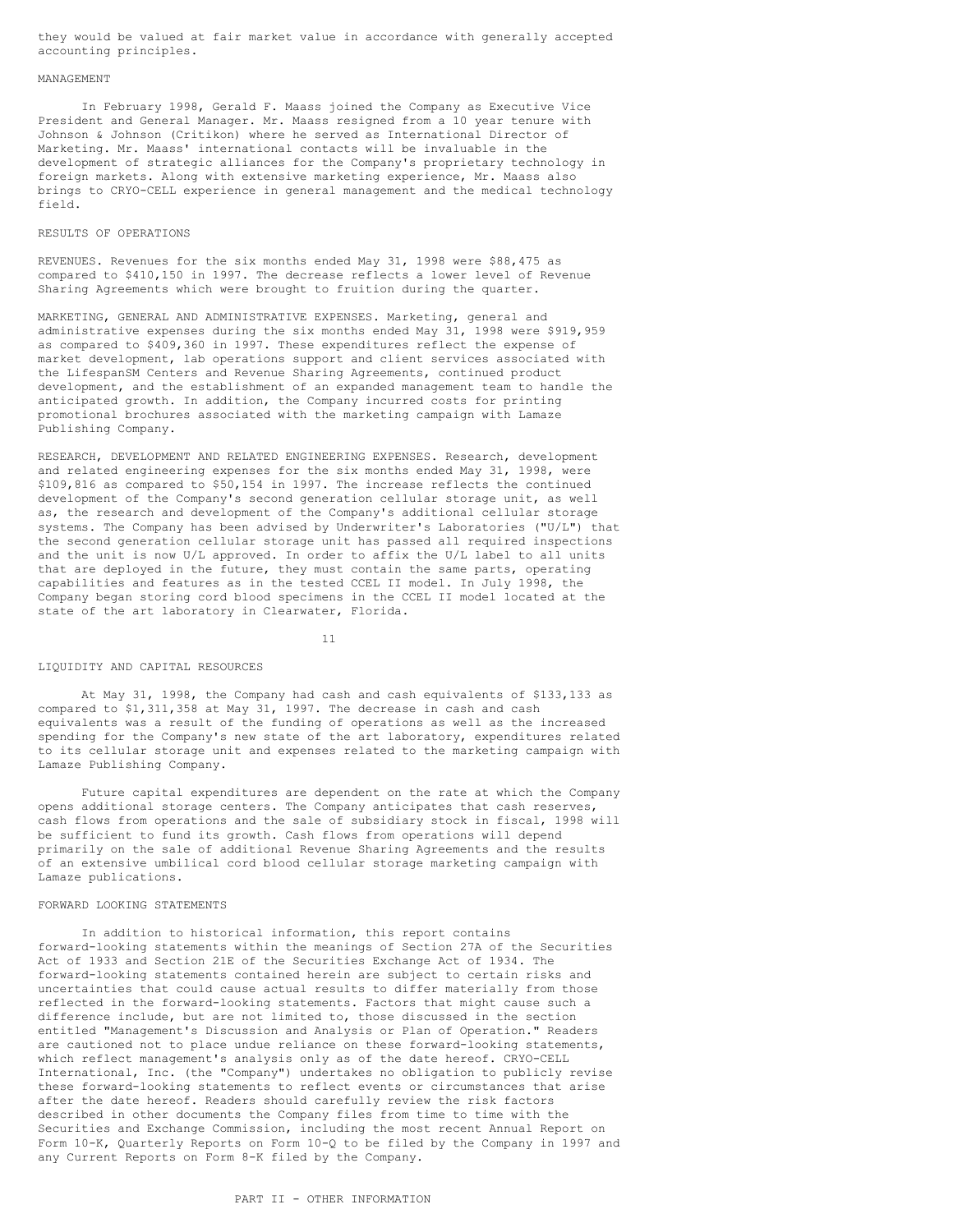#### ITEM 1. LEGAL PROCEEDINGS

In July, 1996, CRYO-CELL filed a lawsuit in the Superior Court of California claiming that the University of Arizona and other defendants had breached CRYO-CELL's contract, misappropriated trade secrets and other allegations. The University filed a motion attempting to get the Lawsuit dismissed in California which the Court disallowed. CRYO-CELL believes its suit has merit and the allegations can be proven.

On March 28, 1997, the Company was informed that the University of Arizona has filed a cross claim to the CRYO-CELL lawsuit stating that CRYO-CELL had breached the contract and had intentionally misled the University. CRYO-CELL believes there is no merit to these allegations and that the belated cross claim is part of the strategy by the University to motivate CRYO-CELL to settle the case. The trial commenced July 6, 1998.

On October 31, 1997, the Company filed a complaint in the United States District Court for the Northern District of New York against Stainless Design Corporation (SDC) seeking to recover two cellular storage units that have been completed by SDC currently located at SDC's manufacturing facility, additional equipment stored by SDC and a \$250,000 deposit remaining from \$900,000 the Company paid in 1993 for the production of six cellular storage machines. The Company alleges that SDC breached their contract based on their failure to complete their contractual obligation to produce the six machines in the specified time frame. In response, SDC denied these allegations claiming in part that numerous design changes by CRYO-CELL's engineers resulted in the per unit construction costs to exceed initial estimates and further claims that they had acquired the parts necessary to construct the additional two units. SDC

12

claims that CRYO-CELL has failed to pay an additional \$150,000 owed resulting from SDC's costs incurred to date. The Company believes that this counterclaim is without merit and is pursuing it's action to obtain possession of the equipment, it's \$250,000 security deposit and compensatory damages. In the opinion of the Company management the ultimate resolution of these claims will not have a material adverse effect on the Company's financial position.

In June 1998, a verbal agreement was reached for an out of court settlement which is expected to be finalized during the month of July. Under the terms of this agreement, SDC will release equipment owned by CRYO-CELL and return the 25,000 shares of stock it had previously received.

13

ITEM 6. EXHIBITS AND REPORTS ON FORM 8-K

(a) Exhibits

- 3.1 Certificate of Incorporation(1)
- 3.11 Amendment to Certificate of Incorporation(2)
- 
- 3.2 By-Laws(1) 3.21 Board Minutes to Amendment of By-Laws(2)
- 27 Financial Data Schedule (EDGAR version only)
- -------------------
- (1) Incorporated by reference to the Company's Registration Statement on Form S-1 (No. 33-34360).
- (2) Incorporated by reference to the Company's Annual Report on Form 10-K for the year ended November 30, 1994.
- (b) Reports on Form 8-K filed since the Company's last report are as follows:

Date of Report Items Reported

14

# SIGNATURES

Pursuant to the requirements of the Securities Exchange Act of 1934, the Registrant has duly caused this report to be signed on its behalf by the undersigned thereunto duly authorized.

CRYO-CELL INTERNATIONAL, INC.

/s/ DANIEL D. RICHARD ---------------------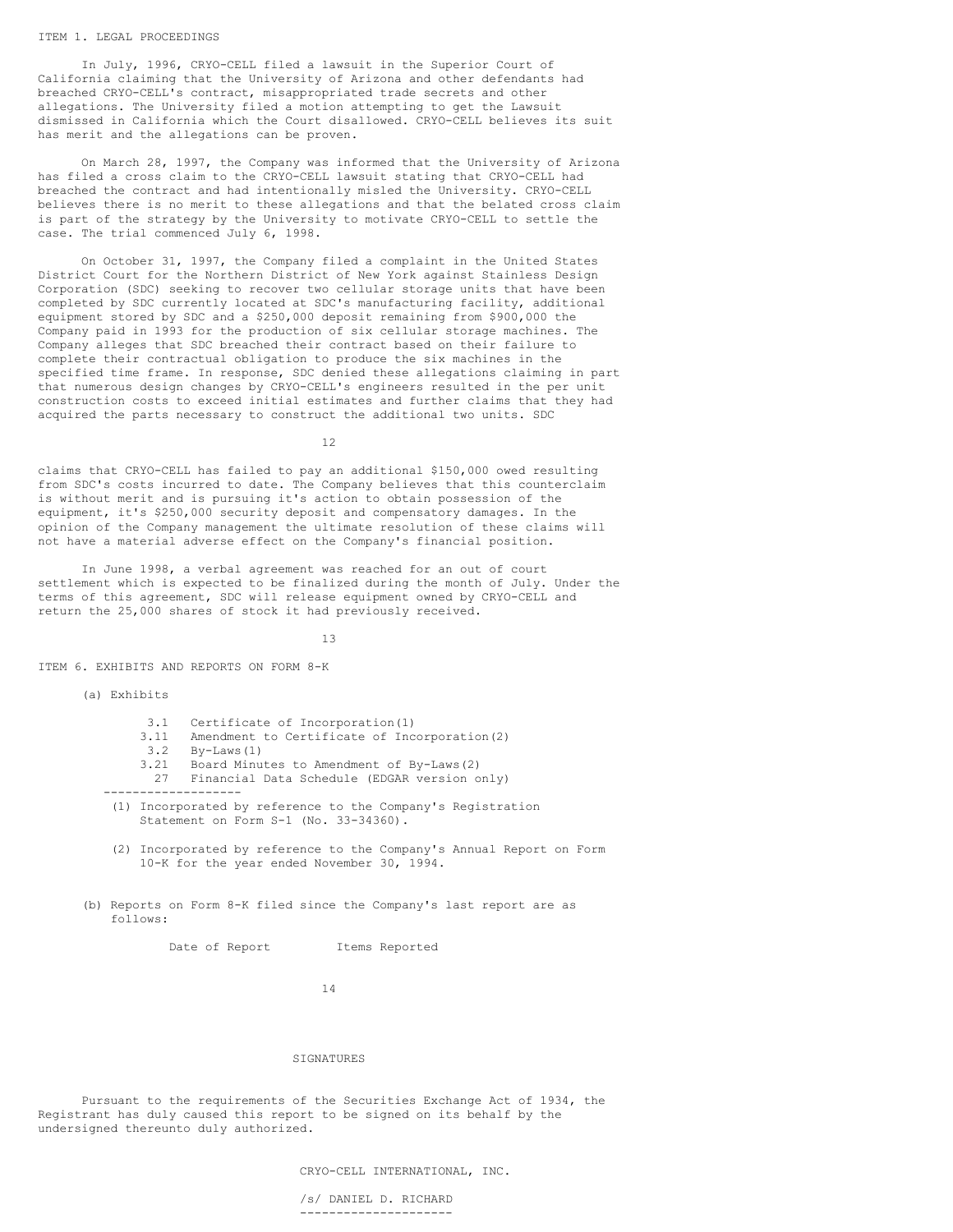Daniel D. Richard Chief Executive Officer

Date: July 15, 1998

15

EXHIBIT INDEX

EXHIBIT PAGE PRODUCED A CONSTRUCTION OF A CONSTRUCTION OF A CONSTRUCTION OF A CONSTRUCTION OF A CONSTRUCTION OF A CONSTRUCTION OF A CONSTRUCTION OF A CONSTRUCTION OF A CONSTRUCTION OF A CONSTRUCTION OF A CONSTRUCTION OF A

- ------- ----

27 Financial Data Schedule